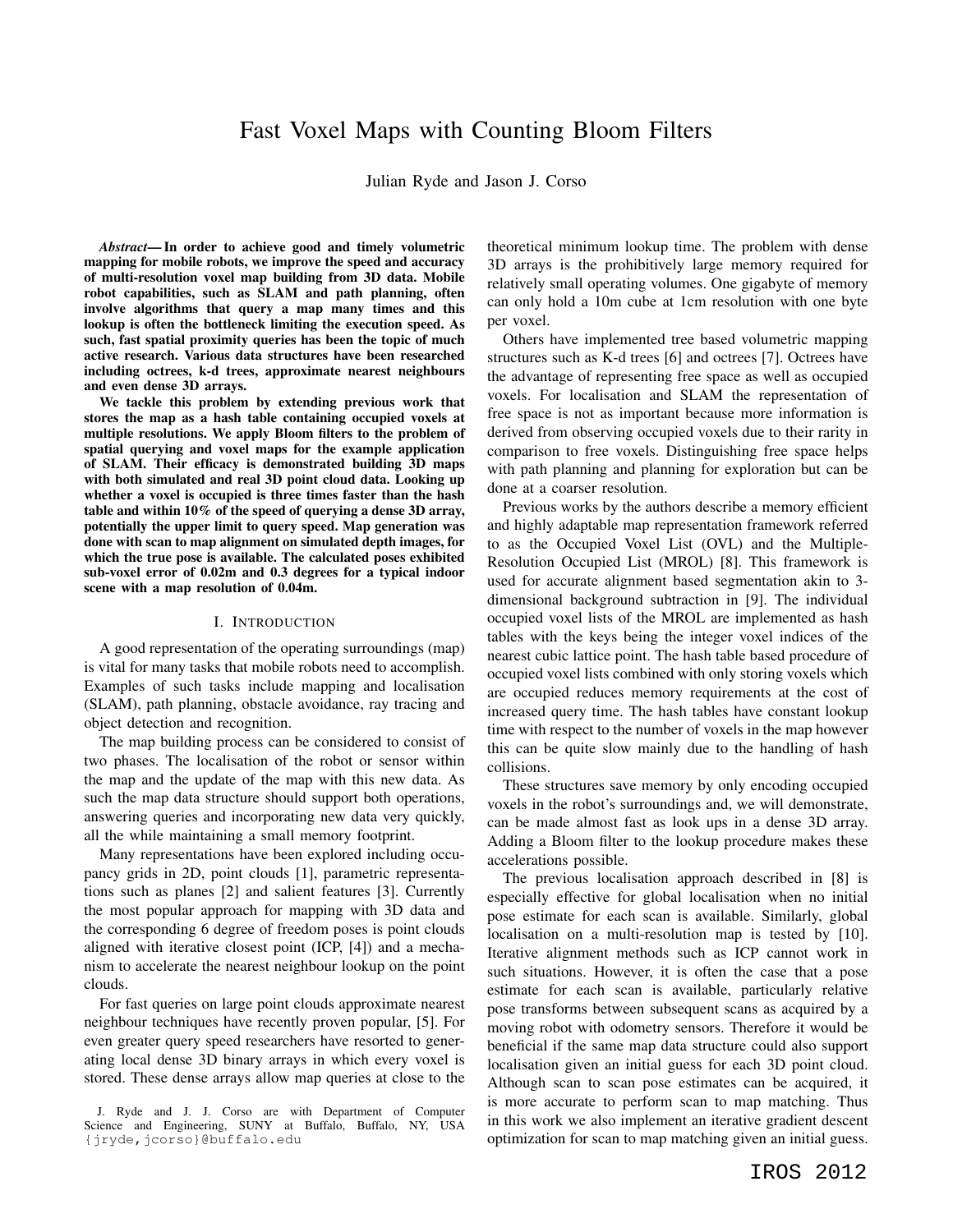This initial guess can be quite inaccurate, for instance the pose of the previous 3D scan, and still lead to the correct result.

The ramifications of this work are two fold. First the development of an algorithm that allows faster iterative alignment on volumetric maps. This means that the same volumetric map structure can support global as well as local localisation (determining pose when supplied with a good initial guess pose). Secondly, we present for the first time a method involving Bloom filters and packed voxel indices that allows a sparse representation as well as query times approaching the likely minimum possible, that associated with querying a dense 3D array. Applying Bloom filters to accelerate spatial querying could also benefit fields where fast spatial querying is paramount such as collision detection in physics engines, protein folding and computer graphics rendering and ray tracing.

#### II. ACCELERATED VOXEL OCCUPANCY LOOKUP

Use of an OVL based map representation is inherently biased towards a high number of lookup operations. These tend to occur during the course of aligning new scan data to the map and for ray tracing operations. The ray tracing is required for calculating free space voxels, needed for segmentation and path planning.

The process steps that dominate the computation time in practical applications are taking a list of points, transforming them (translation and rotation), quantising them to the nearest lattice point and querying the occupancies of the resulting voxels in the map. Whilst well established procedures exist for transformations the lookup operations can take significant time for high numbers of queries, as is common with high density point clouds. The point transformations are easily computed in parallel with consumer graphics cards doing such geometric transforms at very high rates. Executing the map lookups quickly in parallel is much harder because of the widely separated memory access patterns and thus the map queries tend to be the bottleneck in practical implementations. Ideally this lookup time should be fast and independent of map size.

### *A. Counting Bloom filter for volumetric maps*

The Bloom filter, [11], is a memory efficient data structure and associated algorithms that facilitate fast set membership queries in a probabilistic manner. Queries that return absent are guaranteed to be correct but those returning present are correct to a high probability. The probability of false presence depends on the size of the dataset and the Bloom table as given in (1).

The standard Bloom filter consists of a binary array of length  $m$  and associated  $k$  hash functions. Each hash function converts set elements to a different position in the binary array. When an element is added to the set the bits in the binary array are set corresponding to the results from evaluating the  $k$  hash functions. Upon a query the  $k$  hash functions are evaluated on the query term and the resulting bit positions checked. If any are not set then the query term is definitely not present in the set. If they are all set then the query term is likely to be present with a small probability of a false positive given by,

$$
P_{FP} = \left(1 - \left[1 - \frac{1}{m}\right]^{kn}\right)^k \approx \left(1 - e^{-kn/m}\right)^k. \tag{1}
$$

Where  $n$  is the number of elements already in the set.

One of the limitations of the original Bloom filter is that it does not allow removal of elements from the set. In real mobile robot applications voxels need to be removed from the map when objects are removed, parts of the environment change or map errors need correcting. As set element removal is required we adopt a counting Bloom filter, [12]. By incrementing at the positions given by the hash functions on insertion into the set, items can subsequently be removed from the set by decrementing at these positions. For guaranteed correct removal the presence of the items should be first confirmed in the hash table with those to be removed that are present passed on for removal from the Bloom filter.

For a volumetric map consisting of occupied voxels the Bloom filter stores the hash bits generated from the set of occupied voxel indices. The actual value (if occupied) can then be looked up in a standard hash table, if required. However for some operations like scan matching this subsequent value retrieval is unnecessary and can be skipped for speed.

#### *B. Circumventing hashing with packed voxel indices*

Additionally, the required hashing operation performed on the voxel indices can take some time. To overcome this, the voxel indices are packed into a contiguous region of memory such that the three voxel indices (for 3D space) are packed as four 2 byte integers (with one zero filler) into a single 8 byte representation. The 8 byte integer acts as the voxel key ID, which unlike a normal hash function is guaranteed to be unique. This memory layout avoids hashing the voxel indices to generate an ID for the hash table, accelerating lookup times. Another benefit of this approach over hashing the voxel indices is that such indices can be unambiguously recovered from the voxel ID. The disadvantage is the limit on the voxel index that in this case is restricted to -32768 to 32767 (2 byte integer limit). Practically, this corresponds to a 655m cubed volume at 1cm resolution and this limit can be increased by packing larger integers and accommodating the larger ID. Together these improvements accelerate the lookup process threefold; Fig. 1 contains a more detailed break down of execution time.

### III. SCAN ALIGNMENT AND MAP CREATION

The OVL and MROL frameworks provide a ready means for simultaneous localisation and mapping (SLAM) capabilities in the form of scan to map alignment and incremental map growing. The sampling based approach described in [8] provides a global localisation method for scan to map matching in the MROL framework, whilst iterative methods based on the minimisation of cost functions that characterise the fit of the scan to the existing map (see [9]) provide this functionality where a reasonable pose prior exists for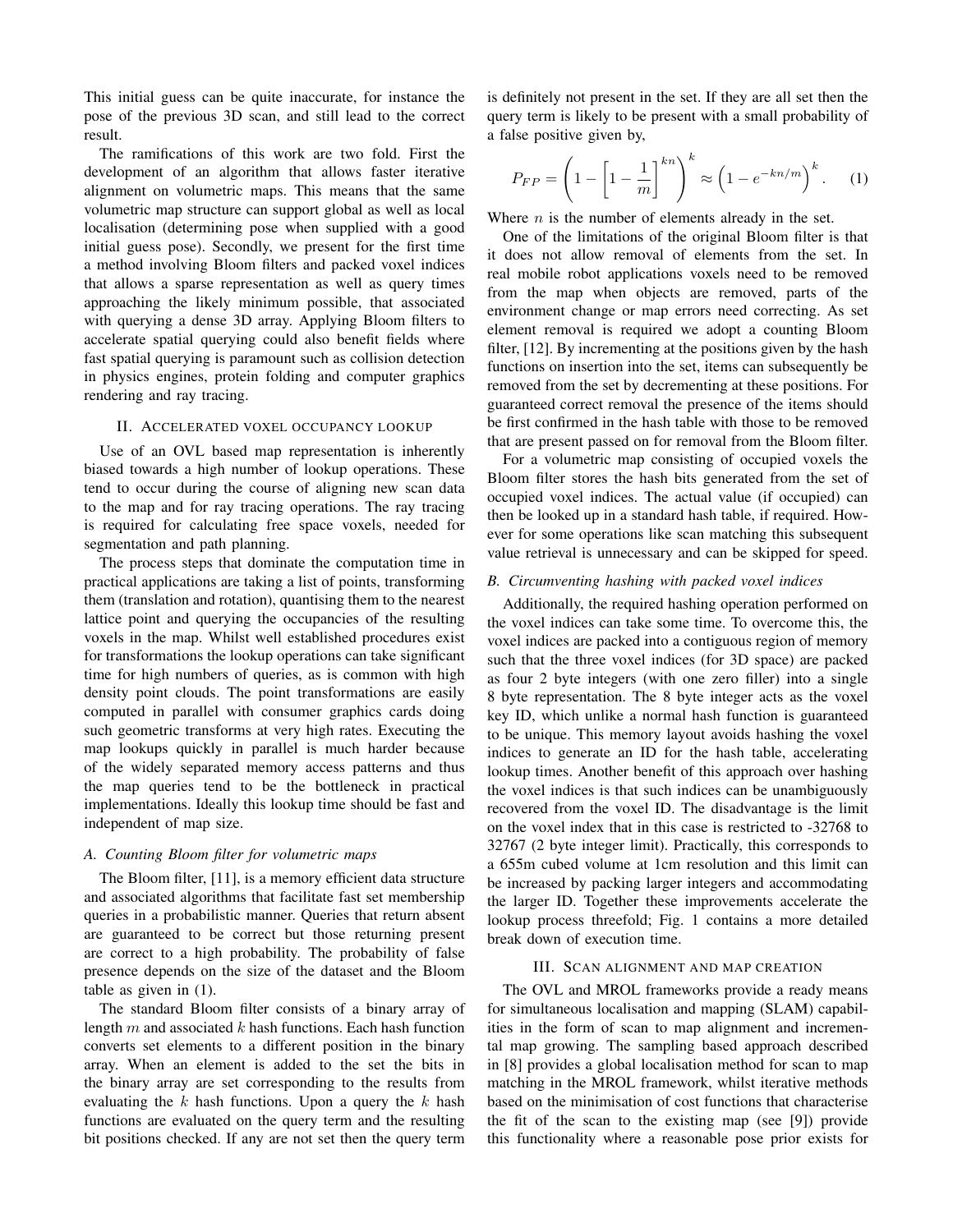both the classical OVL representation and those at multiple resolutions. The resolution of the finest occupied voxel list at the zeroth level is  $\epsilon_0$  and the resolution of the *n*th level is  $\epsilon_n = \epsilon_0 2^n$ .

It has been shown that SLAM conducted in a scan to map and incremental map growing approach leads to slower error accumulation and reduced drift rates compared to standard pair-wise scan matching [13], [14] and the work here uses such an approach. For the small mapping problems considered within this work (data collected over minutes), the place recognition for loop closure constraint and the loop relaxation problems are safely ignored.

Some optimisations to the aforementioned alignment procedures have been developed that not only improve the computational efficiency, but also improve the accuracy of the resultant transforms.

### *A. Volumetric Sampling*

To reduce alignment errors due to range-based point density effects we employ volumetric sampling. The aim is to ensure that the sampled points are both representative of the structure contained within the scan at an appropriate resolution for matching against a voxelised structure and also to reduce the number of points in the scan required in the evaluation of the alignment objective function. An effective means to achieve this is by subsampling the scan, randomly selecting single scan points from each voxel, at a given sample resolution. This volumetric sampling approach differs to the various range-weighting schemes found in the literature [15], [16].

The 3D point cloud arising from a scan in this work is volumetrically sampled to reduce the number of scan points. In our experiments the volumetric sample resolution is adjusted to produce approximately 1000 scans points. Scan to map alignment is performed on these sample points. The good distribution of this sampling mechanism means few sample points are needed for testing candidate poses. Once a good pose alignment is found all the points from the scan are added into the map.

### *B. Sequential multi-resolution alignment*

An improvement to the iterative alignment method described in [9] has been adopted. Rather than calculating the cost function to be optimized as a weighted sum of the hits at the various resolutions, here the iterative alignment is carried out at each resolution from coarse to fine. For the simulated data presented in Section IV-B, the finest resolution  $\epsilon_0$  is 0.04m and the multi-resolution map has 4 levels. The number of levels depends on the convergence region required. Larger regions of convergence are required when only poor estimates of initial pose are available. In this work no pose estimate is required as the guess pose is simply the pose of the previous scan.

The selection of voxel size is important for two reasons. As this approach does not perform any geometric characterisation of the environment, the finest voxels have to be large enough to cover gaps in the point cloud due to scan line spacing to prevent alignment to the scan line geometry rather than that of the environment. Secondly, the voxel size is lower bounded by the error on scan points. It is important to appreciate that sub-voxel alignment is possible, for instance with 0.04m resolution pose accuracy of 0.02m and 0.3 degrees was achieved. Such sub-voxel accuracy is possible as the original range data points are transformed first before quantisation for the map intersection calculation. This allows small iterative adjustments to this transformation pose to influence the count of voxelised points against the map (overlap) that defines the cost function.

The sequential alignment procedure is summarised below.

- 1) Take a volumetric sample of points at the coarsest resolution
- 2) Iteratively align with a gradient ascent approach to maximise overlap using fixed step sizes related to the resolution of the current level.
- 3) Use the pose returned at the coarser level as an initial guess for alignment at the next finer resolution.
- 4) Repeat above until done for the finest level
- 5) Perform sub-voxel alignment by using all points (rather than a sample) and gradient ascent to maximise overlap using small translations and angles.

This procedure ensures the utmost map quality (minimal blurring/spreading of the map over time) by minimising the number of new voxels that are created to contain the scan points.

The map is stored as a multi-resolution occupied voxel list along with the trajectory consisting of the poses from which the observations were made when generating the map. The advantage of this representation is that it is very memory efficient, because it is only storing occupied voxels, the required memory does not increase significantly with multiple observations. A map encoding the free space can be easily generated dynamically via a sensor model at the recorded observation poses.

#### IV. EXPERIMENTS AND RESULTS

We have conducted a suite of experiments to evaluate our primary claim: that the use of Bloom filters for volumetric SLAM is faster than currently used methods, such as hash tables, and yet remains accurate and is memory efficient. All experiments with timing information were executed with a single core of an Intel $(R)$  Core $(TM)$  15 750 running at 2.67GHz with 4GB of RAM. In our first experiment, we evaluate the execution times along the critical path of execution — the process of looking up a point in the map — for implementations with and without Bloom filters.

In our second experiment, we use simulated data generated from a 3D graphics program and assess the overall accuracy of our system with and without the Bloom filters; the advantage of simulated data is that access to the true values of variables such as pose is possible allowing quantitative and systematic evaluation. In our final experiment, to allow for comparative evaluation and reproducible results, we select a benchmark dataset (*thermolab* [17]) that consists of realworld data from an imaging depth sensor. With this real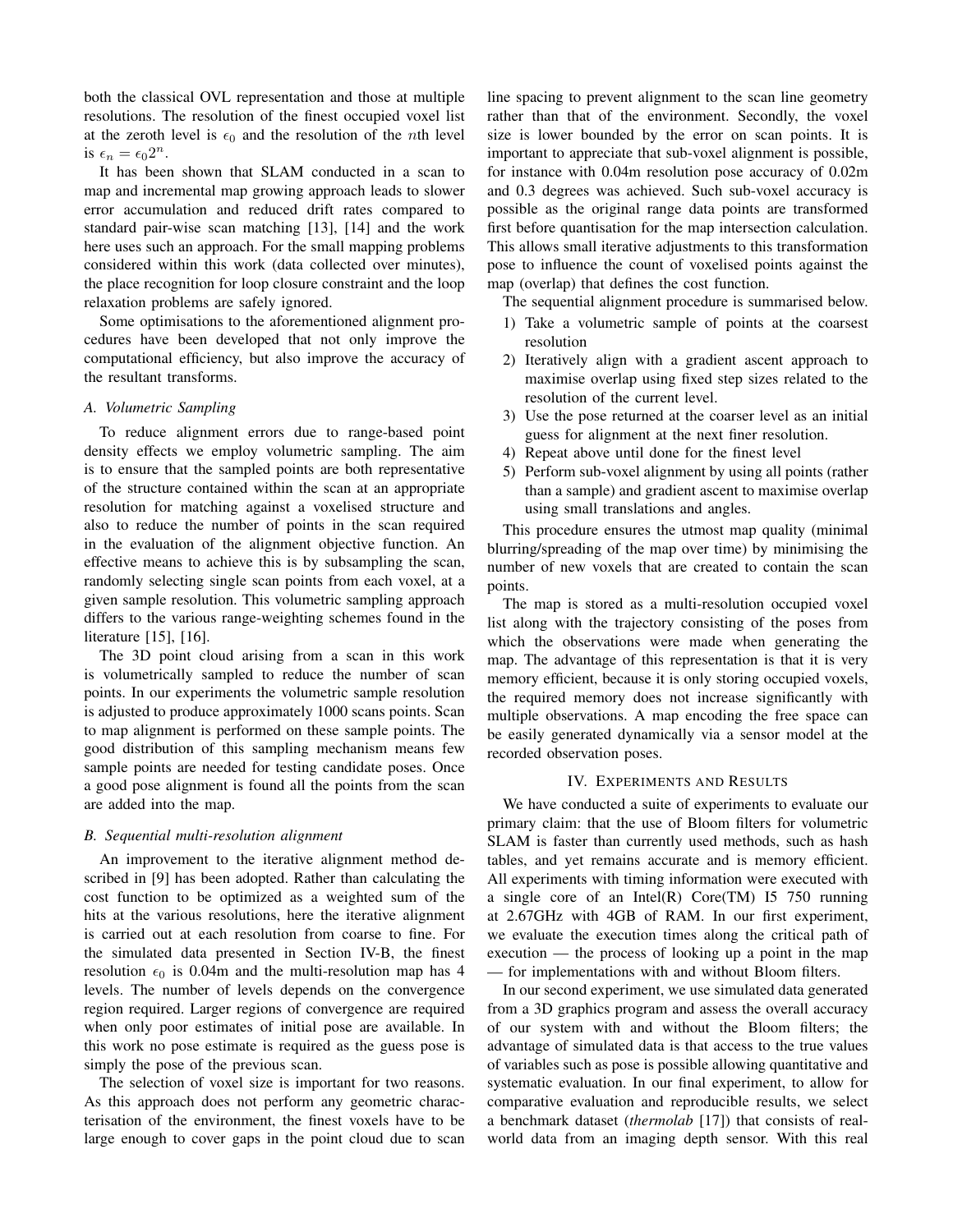

Fig. 1. Box and whisker plot (10 runs) of single core execution times for stages of determining whether a point in space falls within a occupied voxel in the volumetric map. The point is rotated, translated and quantised to voxel indices. These transformed indices are queried in the volumetric map for occupancy. Transform in this case includes the rotation, translation and quantisation. The map representations are a standard hash table, Bloom filter and dense 3D array. The dense 3D array is likely to be the fastest possible but requires an inordinate amount of memory.

world data, we seek to evaluate if the efficiency improvements observed in standalone trials (Experiment 1) translate into faster execution in real applications, and our findings indeed demonstrate this critical point.

For these experiments the Bloom filter used two hash functions and had 6 million elements. The thermolab map results in 142812 voxels at a map resolution of 0.05m.

The two hash functions applied to the voxel index are the Fowler-Noll-Vo hash function and D. J. Bernstein's hash. The pseudo code for these two hash functions follows.

```
def djbhash(i):
    h = 5381Lt = (h * 33) & OxffffffffL
    return t ^ i
def fnvhash(i):
    h = 2166136261
    t = (h * 16777619) & OxffffffffL
    return t ^ i
```
## *A. Experiment 1: Comparative Efficiency of Lookups*

Fig. 1 compares the execution times of various aspects of the process required to lookup a random point in a map consisting of randomly generated voxels. In the process of scan-to-map-matching either with global localisation or alignment with an initial pose many candidate poses are checked against the map. Each candidate pose check involves the transformation and query of a large selection of points in the scan. The point lookup procedure is therefore executed many times, and we show detailed comparative timing information for this part of the algorithm.

Query times in Fig. 1 show that map querying with Bloom tables is three times faster than with hash tables, which is the de facto method for fast lookups. A similar speed-up is shown when including the transformation steps. Also included in Fig. 1 is the time taken to calculate the overlap between the transformed scan and the map via a set intersection operation.

What is exciting about the results in Fig. 1 is how close the Bloom filter lookup time is to the fastest possible, that of a dense 3D array arranged contiguously in memory. This dense 3D array is the natural 3D extension of standard occupancy grids used in mobile robotics for many years [18]. On the experimental machine, it corresponds to nearly 10 million points queried against the map per second.

### *B. Experiment 2: Simulation with Perfect Ground Truth*

We now test our system using simulated data for which perfect ground truth is available. The operant hypothesis is that the accuracy of our system results will not degrade from the use of Bloom filters for lookup, which is a potential source of error. The simulated data for these experiments was generated by building an indoor scene in Blender and having the camera follow a path through the scene. At a number of points along the path the view from the camera is rendered as a depth image. These depth images (Fig. 2) are converted to point clouds and fed to the multi-resolution alignment process described in Section III. No noise is added artificially but inaccuracies in the resulting point clouds do arise from the low colour depth (one byte) of the depth images. The resulting map along with the trajectory of camera positions is displayed in Fig. 3.

With the Bloom filter optimization, our position errors are 0.02m and orientation errors are 0.3 degrees for a map resolution of 0.04m. Good mapping accuracy corresponds to a low growth in the map occupied voxel count because if a new scan is aligned well to the map more of the new scan points should fall in voxels which are already occupied in the map thus the number of new occupied voxels needed in the map should be lower. This is a useful map quality metric when no pose ground truth is available. Although the Bloom filter is probabilistic Fig. 5 highlights there is no reduction in mapping accuracy as indicated by the map occupied voxel counts. The lines for the hash table and Bloom performance are coincident and as to be expected are significantly better than mapping with odometry alone. To check the effect of the Bloom filter approximation experiments were run with and without Bloom filter acceleration. With a Bloom filter size of  $6 \times 10^6$  the pose solutions obtained were identical however at  $6 \times 10^5$  a position error of around 0.02m was introduced.

## *C. Experiment 3: Benchmark thermolab Data*

In order to confirm that the improvements observed in Fig. 1 translate into faster execution for real applications we consider the example application of SLAM. SLAM by scan to map alignment was performed on the benchmark *thermolab* dataset using Bloom filters or hash tables. The *thermolab* dataset [17] was recorded by Dorit Borrmann, and Hassan Afzal from Jacobs University Bremen gGmbH,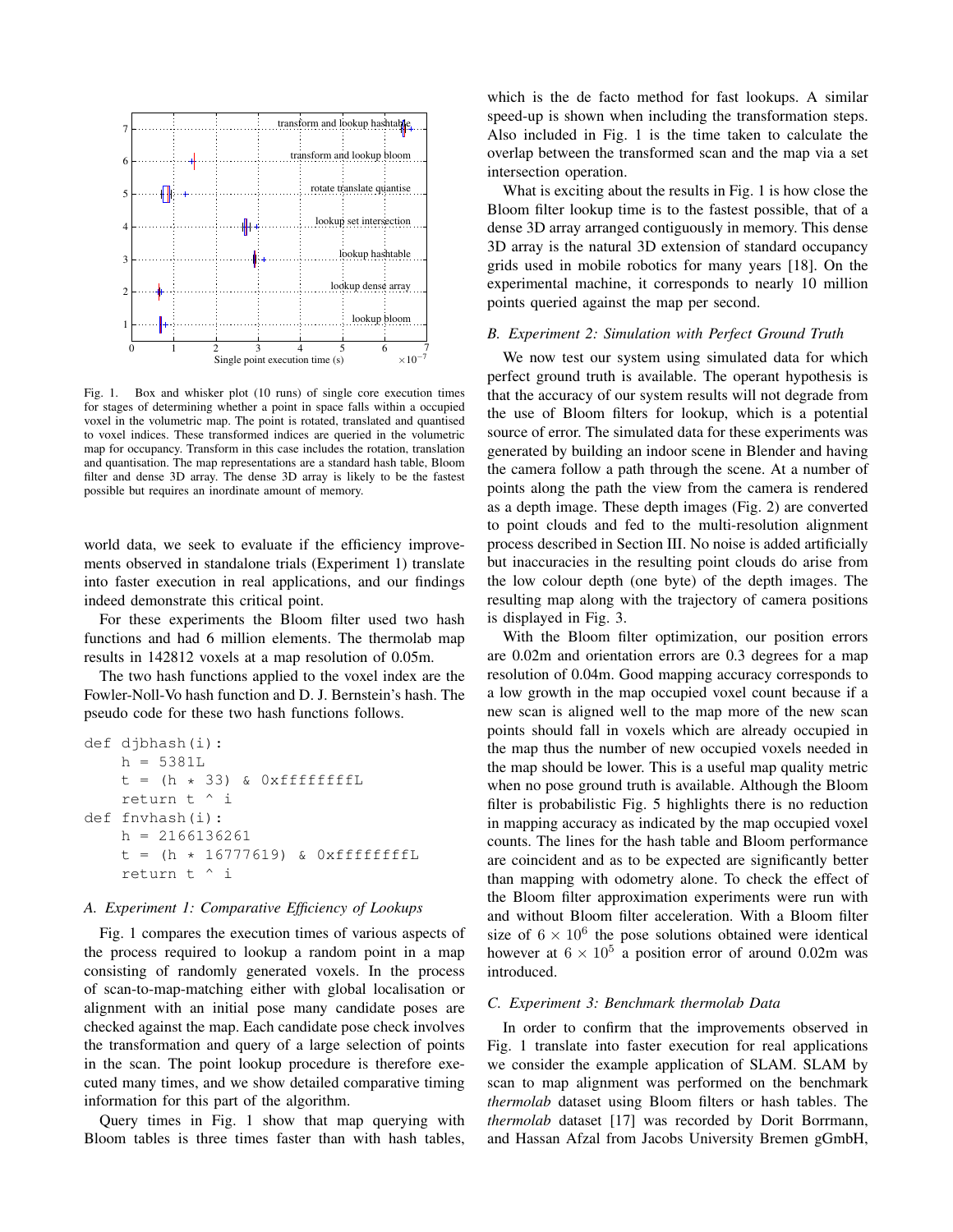

Fig. 2. Example depth images rendered for a path through a typical indoor scene by the 3D design program Blender.



Fig. 3. Map generated from depth images in Fig. 2 the trajectory of observation points are shown in blue. The map resolution is 0.04m, the position errors are 0.02m and the orientation errors are 0.3 degrees.

Germany. The location is the Automation Lab at this university. Acquisition of range information was from a Riegl VZ-400. Each composite scan of around 400,000 points is a panoramic scan formed by rotating the scanner in place to capture 9 scans. Thermal camera information is also included in this dataset but is not used for this paper.

The resulting map generated from the *thermolab* dataset is included in Fig. 4. The execution times for each scan, for both map updating and alignment are graphed in Fig. 5. It is clear from Fig. 5 that, the improvement in query times translates into improved real application performance. Secondly, the extra Bloom filter updates required in our system for testing set membership do not significantly increase the map update times.

## V. CONCLUSION

Our described volumetric map approach involving Bloom filters allows map lookups close to the fastest lookup possible, that of a dense 3D array, but with the memory space savings of a sparse volumetric map. The Bloom filter accelerates lookups and hence localisation and mapping with no observed impact on the mapping accuracy due to the probabilistic nature of Bloom tables (they can occasionally return false positives). The mapping accuracy was tested by



Fig. 4. Resulting volumetric map produced from the *thermolab* first by the odometry information alone provided with the dataset and second by MROL with Bloom filter accelerated alignment and map generation. The voxel size for both maps is 0.05m.

performing scan to map alignment for a simulated data set generated from a modeled 3D scene for which perfect ground truth was available and from a public benchmark data set.

For point in map queries the Bloom filter was over 3 times faster than the de facto standard hash table and perhaps more significantly within 10% of the query speed of a dense 3D array. The dense 3D is conjectured to be the fastest possible query mechanism however it cannot be used in practice due to its infeasible memory requirements. Also contributing to increased speed is a packed voxel index memory layout. In conjunction these accelerate the point-in-map collision check process threefold and enable sub-voxel alignment accuracy. Localisation accuracy for the simulated data set for voxels of 0.04m was 0.02m and 0.3 degrees. Employing a sequential multi-resolution alignment process substantially enlarges the region of convergence which is vital if initial pose estimates have large error.

In this work we test the accelerated spatial proximity data structure on the example application of SLAM with 3D scan to map matching to acquire both the poses of the scans and a good quality volumetric map.

The occasional false positives that arise from the Bloom filter might be of concern, however it is worth noting three points, firstly that this false positive error is adjustable, secondly for any practical application involving data from the real world such as mapping and path planning uncertainty is present anyway. Finally the Bloom filter can be backed by an error free data store such as a hash table and still accelerate lookups if there are a high proportion of query terms that